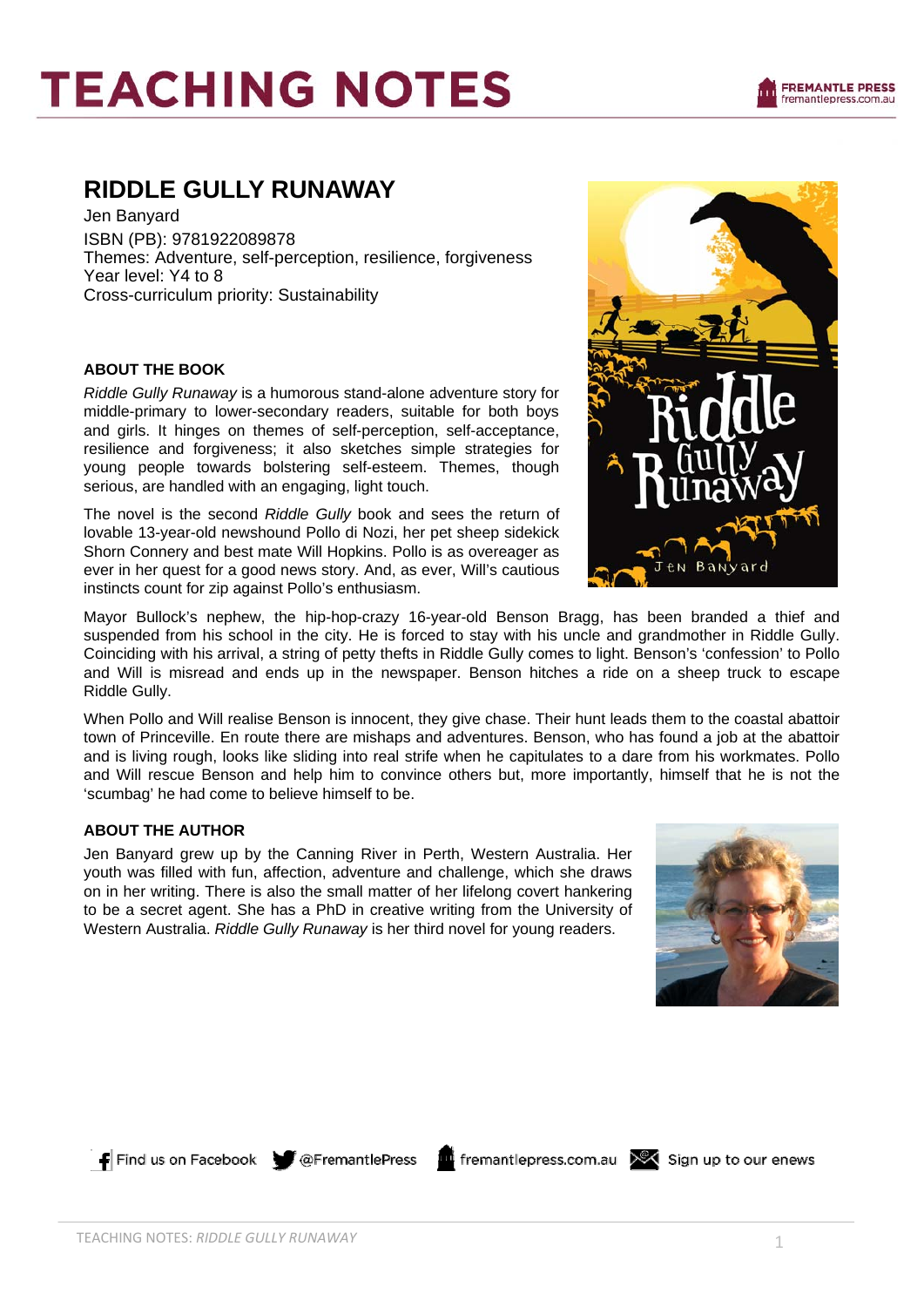# **STUDY NOTES**

# **1. AUSTRALIAN CURRICULUM LINKS a. Cross-curriculum Priority: Sustainability Systems – Sustainable patterns of living rely on the interdependence of healthy social, economic and ecological systems.**

*Riddle Gully Runaway* features a pair of nesting ravens that, among other things, attack sheep and 'steal'. Ravens are inventive, bold and smart. Across Australia, as a native species, they are protected. Traditionally, to Aboriginal people crows and ravens are highly revered animals and they wouldn't think of killing them. However, they have many unwelcome traits, such as killing newborn lambs and chicks, raiding crops, scavenging in bins or just being plain noisy.

The Australian Raven (*Corvus coronoides*) is a member of the Corvidae family, which includes all crows and ravens. Under the *Environment Protection and Biodiversity Conservation Act 1999* (EPBC Act), these birds are not threatened in terms of numbers. But occasionally, under licence, culling programs (including shooting, nest destruction or a combination of these measures) are implemented. **What circumstances might justify culling a native species?**

# **b. General Capability: Personal and Social Capability**

An important theme of the novel is resilience. Benson must, as Will puts it, 'learn to get along' with his problems (actions he regrets), rather than feeling weighed down and controlled by them. This approach is reflected in 'acceptance and commitment therapy' (ACT), which involves accepting what is beyond one's control and committing to action such that challenges have less impact. (Benson resolves to give a charity hip-hop concert to reestablish his sense of the person he wants to be, and to allow others the opportunity to forgive him for the events that saw him suspended.) The graphic novel *I Just Want to Be Me!* (Timothy and Sandra Bowden, Exisle Publishing, 2010) is recommended reading on ACT for children aged approximately 9 to 14 years.

| <b>Year Level Content Descriptions</b>                                                                                                                                                                                                                                                         | <b>Teaching and</b><br><b>Learning Activities</b><br>(Detailed in 2 below) |
|------------------------------------------------------------------------------------------------------------------------------------------------------------------------------------------------------------------------------------------------------------------------------------------------|----------------------------------------------------------------------------|
| <b>English / Year 4 / Literature / Responding to literature:</b> Discuss literary<br>experiences with others, sharing responses and expressing a point of view                                                                                                                                 | <b>Making predictions</b>                                                  |
| English / Year 4 / Literature / Examining literature: Discuss how authors<br>and illustrators make stories exciting, moving and absorbing and hold<br>readers' interest by using various techniques, for example character<br>development and plot tension                                     | <b>Plot tension</b>                                                        |
| English / Year 4 / Literacy / Creating texts: Plan, draft and publish<br>imaginative, informative and persuasive texts, containing key information and<br>supporting details for a widening range of audiences, demonstrating<br>increasing control over text structures and language features | <b>Book review</b>                                                         |
| English / Year 5 / Language / Expressing and developing ideas:<br>Understand the use of vocabulary to express greater precision of meaning,<br>and know that words can have different meanings in different contexts                                                                           | <b>Verb choices</b><br>[Worksheet 1]                                       |
| English / Year 5 / Literature / Examining literature: Understand, interpret<br>and experiment with sound devices and imagery, including simile, metaphor<br>and personification, in narratives, shape poetry, songs, anthems and odes                                                          | Simile or metaphor<br>[Worksheet 2]                                        |
| English / Year 5 / Literacy / Interpreting, analysing, evaluating: Navigate<br>and read texts for specific purposes applying appropriate text processing<br>strategies, for example predicting and confirming, monitoring meaning,<br>skimming and scanning                                    | <b>Riddle Gully Runaway</b><br><b>Crossword</b><br>[Worksheet 3]           |

# **c. Year Level Content Descriptions and links to Teaching and Learning Activities**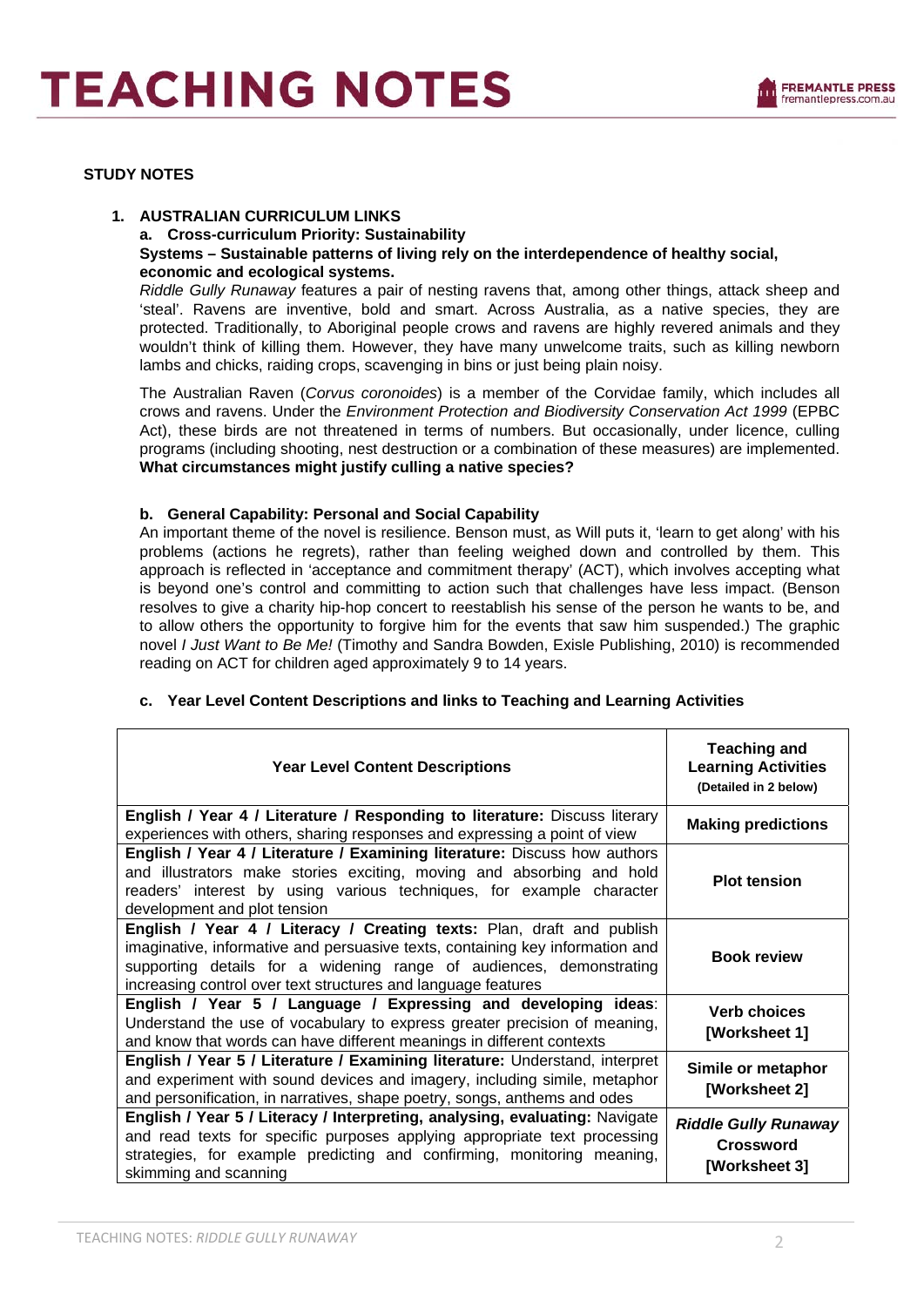

| English / Year 6 / Literature / Literature and context: Make connections<br>between students' own experiences and those of characters and events<br><b>Being homeless</b><br>represented in texts drawn from different historical, social and cultural |
|--------------------------------------------------------------------------------------------------------------------------------------------------------------------------------------------------------------------------------------------------------|
|                                                                                                                                                                                                                                                        |
|                                                                                                                                                                                                                                                        |
| contexts                                                                                                                                                                                                                                               |
| English / Year 6 / Literature / Creating Literature:<br><b>Forgiveness</b>                                                                                                                                                                             |
| i. Create literary texts that adapt or combine aspects of texts students have                                                                                                                                                                          |
| experienced in innovative ways<br>Describing the ocean                                                                                                                                                                                                 |
| ii. Experiment with text structures and language features and their effects in                                                                                                                                                                         |
| creating literary texts, for example, using imagery, sentence variation,                                                                                                                                                                               |
| metaphor and word choice<br>English / Year 6 / Literacy / Interpreting, analysing, evaluating: Analyse<br><b>Benson's explanation</b>                                                                                                                  |
| strategies authors use to influence readers                                                                                                                                                                                                            |
| <b>Pollo the Youth</b><br>English / Year 7 / Literature / Responding to literature: Reflect on ideas                                                                                                                                                   |
| and opinions about characters, settings and events in literary texts, identifying<br>Reporter                                                                                                                                                          |
| areas of agreement and differences with others and justifying a point of view                                                                                                                                                                          |
| English / Year 7 / Literacy / Interacting with others: Plan, rehearse and                                                                                                                                                                              |
| <b>Shorn Connery's view</b><br>deliver presentations, selecting and sequencing appropriate content and                                                                                                                                                 |
| of Pollo<br>multimodal elements to promote a point of view or enable a new way of                                                                                                                                                                      |
| seeing                                                                                                                                                                                                                                                 |
| English / Year 8 / Language / Language for Interaction: Understand how<br><b>Irony</b>                                                                                                                                                                 |
| rhetorical devices are used to persuade and how different layers of meaning                                                                                                                                                                            |
| are developed through the use of metaphor, irony and parody                                                                                                                                                                                            |
| English / Year 8 / Literature / Literature and context: Explore the ways                                                                                                                                                                               |
| that ideas and viewpoints in literary texts drawn from different historical,<br><b>Robinson Crusoe</b>                                                                                                                                                 |
| social and cultural contexts may reflect or challenge the values of individuals                                                                                                                                                                        |
| and groups                                                                                                                                                                                                                                             |
| English / Year 8 / Literature / Responding to literature: Recognise and<br><b>Debate - Ravens</b>                                                                                                                                                      |
| explain differing viewpoints about the world, cultures, individual people and<br>should be culled                                                                                                                                                      |
| concerns represented in texts<br>English / Year 8 / Literacy / Creating Texts: Create imaginative, informative                                                                                                                                         |
| Write a newspaper<br>and persuasive texts that raise issues, report events and advance opinions,                                                                                                                                                       |
| article or editorial<br>using deliberate language and textual choices, and including digital elements                                                                                                                                                  |
| as appropriate                                                                                                                                                                                                                                         |
| English / Year 8 / Literacy / Creating Texts: Experiment with text structures                                                                                                                                                                          |
| Create a poem<br>and language features to refine and clarify ideas to improve the effectiveness                                                                                                                                                        |
| of students' own texts                                                                                                                                                                                                                                 |
| Technologies / Year 5 and 6 / Design and Technologies / Design and                                                                                                                                                                                     |
| Paddock to plate<br>Technologies knowledge and understanding: Investigate how and why                                                                                                                                                                  |
| food and fibre are produced in managed environments                                                                                                                                                                                                    |
| Health and Physical Education / Year 7 and 8 / Personal, social and<br><b>Being homeless</b>                                                                                                                                                           |
| community health / Being healthy, safe and active:                                                                                                                                                                                                     |
| i. Evaluate strategies to manage personal, physical and social changes that<br><b>Dealing with</b>                                                                                                                                                     |
| occur as they grow older<br>problems                                                                                                                                                                                                                   |
| ii. Practise and apply strategies to seek help for themselves or others<br>The Arts / Visual Arts / Years 7 and 8: Develop ways to enhance their<br><b>Cubist portrait of</b>                                                                          |
| intentions as artists through exploration of how artists use materials,<br><b>Benson</b>                                                                                                                                                               |
| techniques, technologies and processes                                                                                                                                                                                                                 |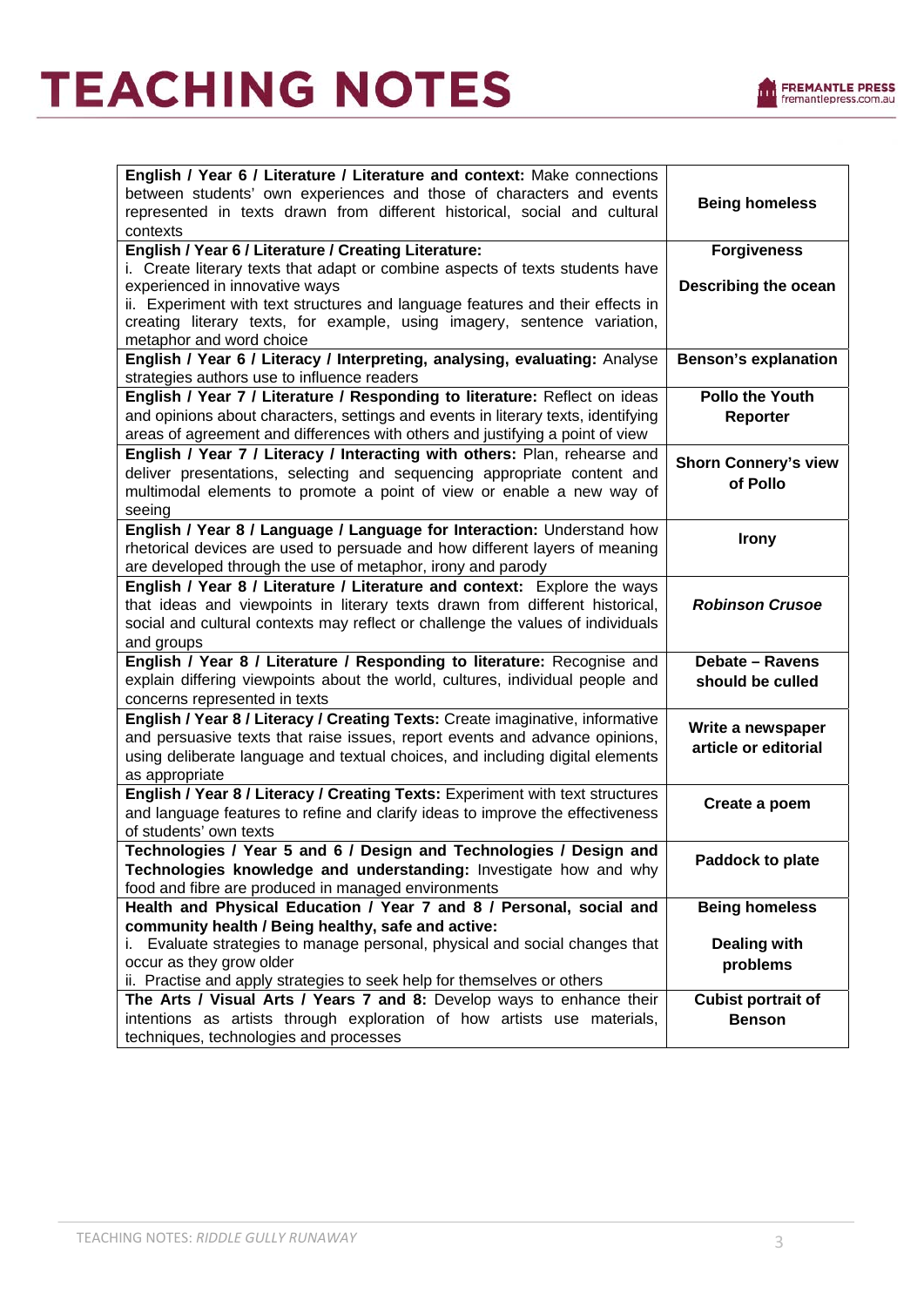# **2. TEACHING AND LEARNING ACTIVITIES**

#### **a. Before reading**

**Making predictions:** Predict what might happen in *Riddle Gully Runaway* by examining the cover illustration and reading the title and book blurb. Consider who you think will run away from Riddle Gully and why. Where do you think the story is set? What makes you think that? Share predictions with others.

# **b. During reading**

- **Verb choices:** Read the first chapter of *Riddle Gully Runaway* and then complete the Verb Choices activity (Worksheet 1, page 7) to decide which verbs express greater precision of meaning.
- **Write a newspaper article or editorial:** Read the first five chapters of *Riddle Gully Runaway*. Pollo's pieces in the *Coast* newspaper are in a style called 'editorial' whereby a personal viewpoint is permitted, even expected, and the writer's name is often published. Write either a newspaper article or an editorial about the Best Dressed Pet parade in Chapter 3. In the newspaper article stick to the facts, leaving out opinions, emotions and adverbs like 'unfortunately' which indicate opinion. In the editorial report events, raise an issue and advance opinions. Draw a cartoon to accompany your article or editorial.
- **Irony:** Read pages 51–52 and think about what Pollo and Sherri have to say about irony. Identify the statements that mean the opposite and explain why they are amusing. Discuss whether sarcasm is a form of irony. As you read the story think about ironic comments Pollo might make and share them with others.
- **Robinson Crusoe:** In Chapter 18, Benson draws a parallel between himself and Robinson Crusoe, the main character of a famous novel titled *Robinson Crusoe*, written in 1719 by Daniel Defoe. Why do you think he does this? Does he have a fair point? Find out more about this famous novel. Download it free as an ebook via the Project Gutenberg website and read excerpts from it. Do you agree with Benson when he says*,* 'The language was weird but you got used to it' (p. 133)? How are the attitudes and ideas expressed in the book the same as or different from yours?
- **Describing the ocean:** When describing the ocean at Maloola and Princeville, Banyard uses language such as *white-tops being whipped up by the stiff breeze* (p. 105), *the ocean growled* (p. 130) and *seaweed was massed on the beach in dark shoals, its sulphurous smell wafting on the air* (p. 170). Do these words and phrases make you feel comfortable or uncomfortable? What words could you use to describe the ocean setting in a way that would make you feel happy and glad to be with Pollo and Will?
- **Benson's explanation:** Read Chapter 23 in which Benson relates to Pollo and Will the incident at school involving Kal and him. What tense is this passage written in? Why do you think the author might have used this tense here?

# **c. After reading**

- **Being homeless:** Reflect on who ran away from Riddle Gully and why. Think about the reactions of Pollo's, Will's and Benson's family members when it was discovered they had been 'sleeping rough' and discuss how your parents would react if you ran away and slept in isolated places like a homeless person. Imagine what it would be like to be homeless by going without something that makes you feel comfortable just for one night *(e.g. sleep on the floor without a pillow or go without dinner)*. Discuss what might make someone become homeless and think about the dangers of being homeless. Identify some people you could contact for responsible help if you felt really sad at home – friends or relatives. Find out about support services such as Beyond Blue, Anglicare and Kids Helpline.
- **Plot tension:** From the first few paragraphs of *Riddle Gully Runaway* the reader is hooked by the tension created on the rollercoaster ride. How does Banyard create tension throughout the story to keep the reader wanting to turn the pages? Find a part of the story you found exciting and note the length of the sentences Banyard uses. Are there many active verbs used? Are the characters under a time limit to achieve certain goals? Are there any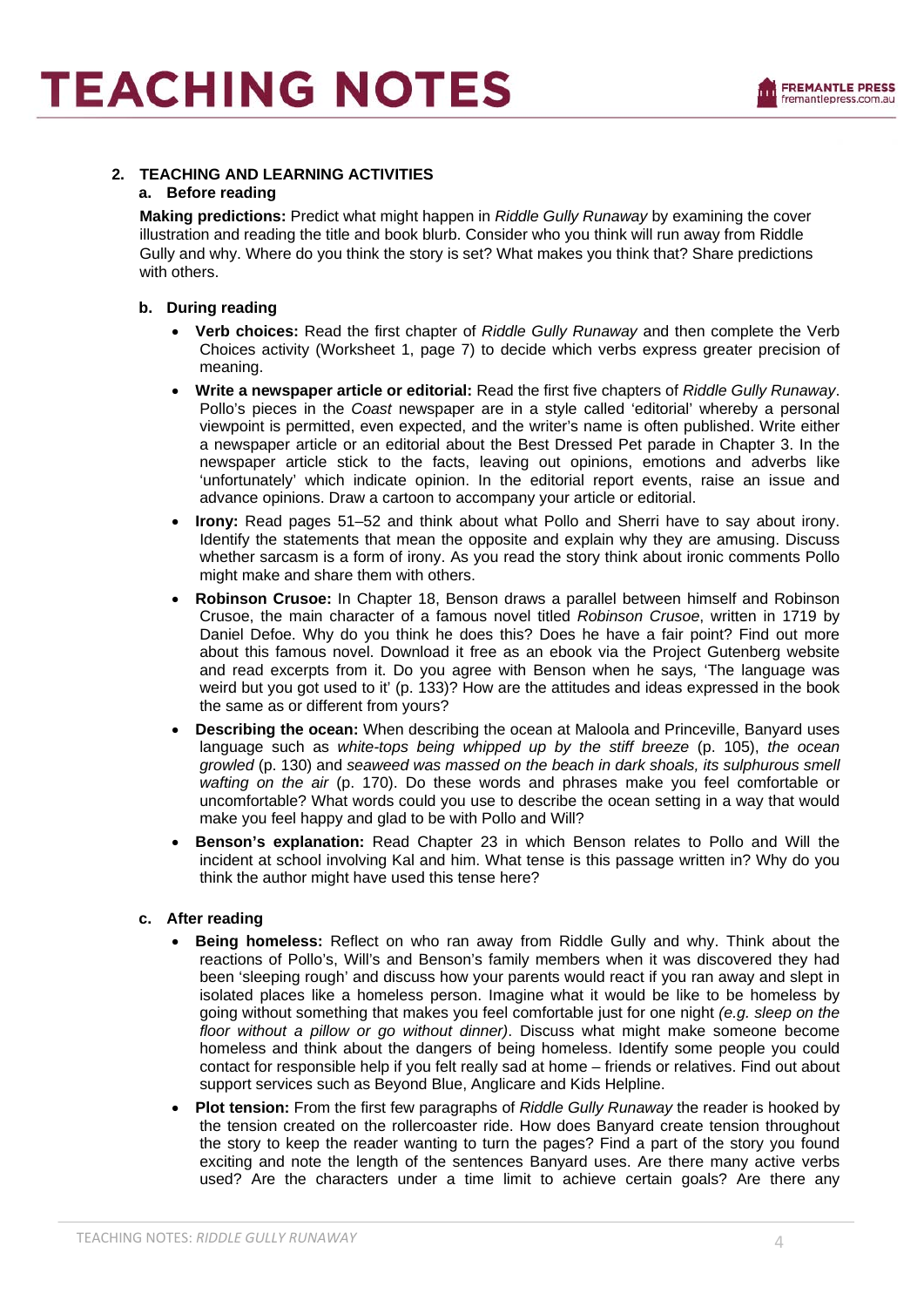unforeseen obstacles put in their way? Are the characters in danger at any point? Are the characters facing one crisis after another? Discuss these questions and give examples from the story to substantiate your answers. Identify the techniques Banyard uses to create plot tension.

- **Shorn Connery's view of Pollo:** Recall the times Pollo di Nozi and the sheep Shorn Connery interact and reread these sections in the book to get a sense of their relationship. Relevant sections might include the Best Dressed Pet parade (Chapter 3), the train journey (Chapter 11) or approaching the abattoir (Chapter 19). Write a description of Pollo from the point of view of Shorn Connery. Perform it as a monologue.
- **Book review:** Write a book review of *Riddle Gully Runaway* with a view to publishing it in a class or school newsletter or a local community newspaper. Include the title, author, publisher and year of publication. Write a brief summary of the plot and conclude with your opinion of the story and its recommended readership.
- **Pollo the youth reporter:** Pollo wants to be an investigative journalist like her mother was and has secured a cadetship as the youth reporter for the district. Is Pollo a good reporter? Does she draw conclusions based on evidence or does she jump to conclusions in pursuit of a juicy story? Does she check her sources of information or does she rely on gossip and overheard comments? What lessons does Pollo learn about being a good reporter? Discuss these questions and justify your opinions with examples from the story.
- **Paddock to plate:** How well do you know where our food comes from? Do you think about 'animals' when you eat meat bought from the supermarket? *Riddle Gully Runaway* is set in regional Australia in a sheep-farming district. Draw a map of the district and include locations such as the farm belonging to Aunty Giulia and Uncle Pete on the outskirts of Riddle Gully, the stockyards at Two Wells, the train station at Maloola and the abattoir at Princeville. Draw and label the route a sheep might take in its journey from the farm to a roast dinner at Pollo's place to demonstrate the 'paddock to plate' supply chain undertaken in the Australian sheep industry.
- **Debate 'Ravens should be culled':** *Riddle Gully Runaway* features a pair of nesting ravens that, among other things, steal jewellery, attack sheep and scavenge. Analyse arguments for and against culling ravens and justify a personal stance. Consider different viewpoints such as those of farmers, Aboriginal communities, environmentalists and people recreating in a picnic area.
- **Create a poem:** Choose one of the three monologue passages related by Benson (either internally or to Pollo and Will; pages 78–80, 132–5 and 165–7). Using punctuation (line breaks) and contraction (deleting unnecessary words like 'the'; distilling phrases) convert two or three paragraphs of one of Benson's monologues into a poem. Amend language as feels right to you.
- **Dealing with problems:** Benson regrets having prompted his friend to steal their classmate's wallet. Read the advice Will gives for dealing with personal problems on pages 157–8. Think about a time you did something you wish you could undo. Perhaps you said something unkind to someone or made a mistake that couldn't be changed or 'fixed'. Nearly everyone has! Do you think you can accept and get along with that mistake? Role-play different scenarios putting Will's strategies into practice. Identify how emotions, dispositions and decision-making can affect outcomes.
- **Forgiveness:** In Chapter 23 Pollo suggests that Benson and Kal hold a Sorry Concert to atone for what they did. Discuss the concepts of atonement and forgiveness. What does it feel like to forgive someone? What does it mean to 'forgive and forget'? Have you ever *not* accepted an apology from someone? How did you feel afterwards? Write a story in which someone unintentionally hurts someone else's feelings or harms them in some way and apologises. Then write two scenarios – one in which the person forgives them and another in which the person does not forgive them. What happens afterwards? (This may be in the form of an 'epilogue' – as is used in the novel.)
- **Cubist portrait of Benson:** The logo for the band 'Twisted Lips' on Benson's T-shirt is a ripoff of the painting *The Weeping Woman*. This was painted in 1937 by a Spanish artist called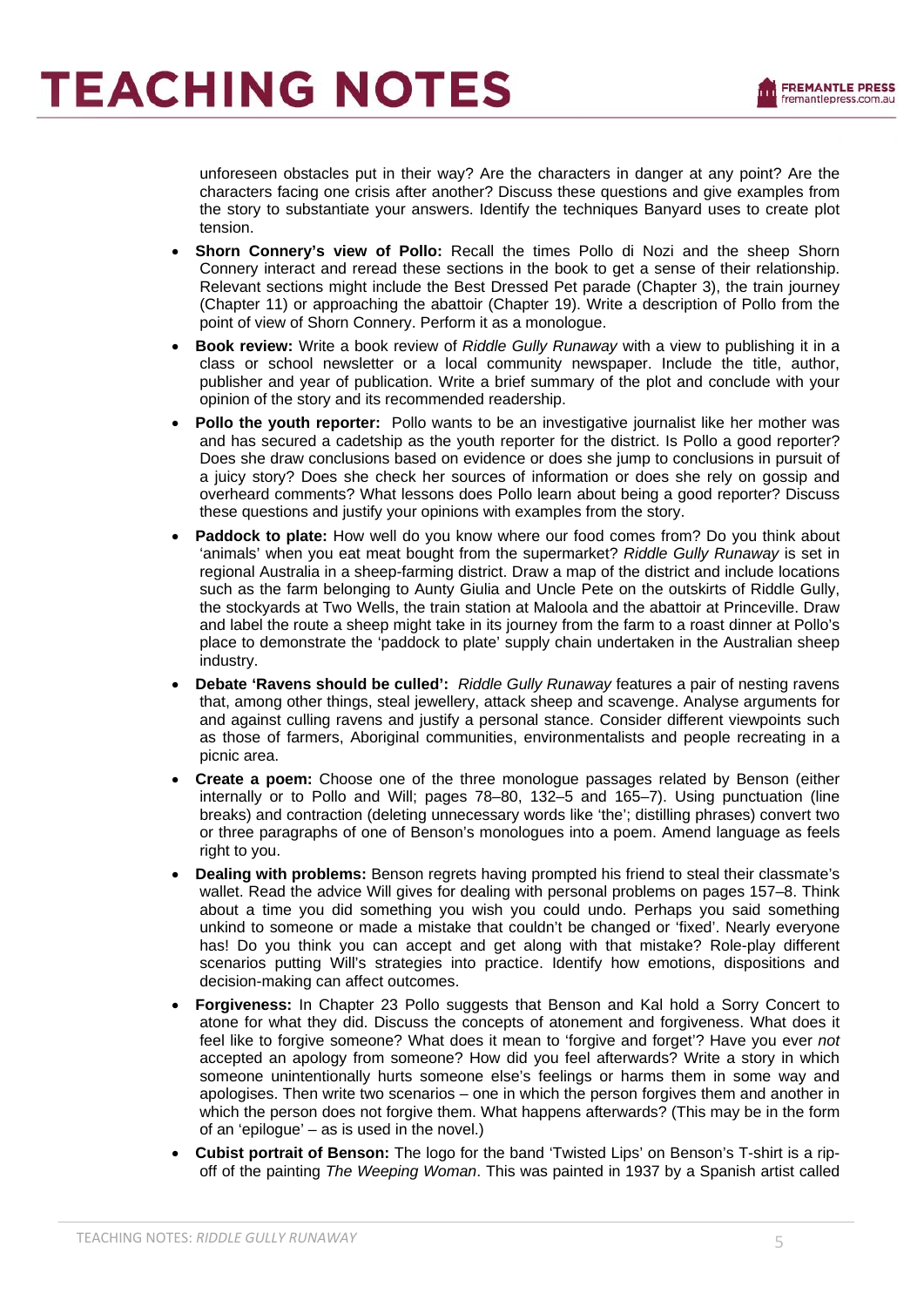Picasso who helped found a movement in art called 'Cubism'. In cubist artwork, the artist depicts the subject from a multitude of viewpoints to represent the subject in a richer context. Images of *The Weeping Woman* and other cubist artworks can be viewed on the internet. How might Benson be represented – as a thief, a musician, a friend, homeless person, a vulnerable new worker (at the abattoir), a loving grandson, a rebellious nephew, or a rollercoaster worker? Create a portrait of Benson in the cubist style that includes some of these aspects.

- **Simile or metaphor:** Classify sentences from *Riddle Gully Runaway* according to the type of figurative language used and create some examples of simile, metaphor and personification. See Worksheet 2, page 8.
- *Riddle Gully Runaway* **Crossword:** Complete the *Riddle Gully Runaway* Crossword (Worksheet 3, page 9) referring to the book whenever necessary.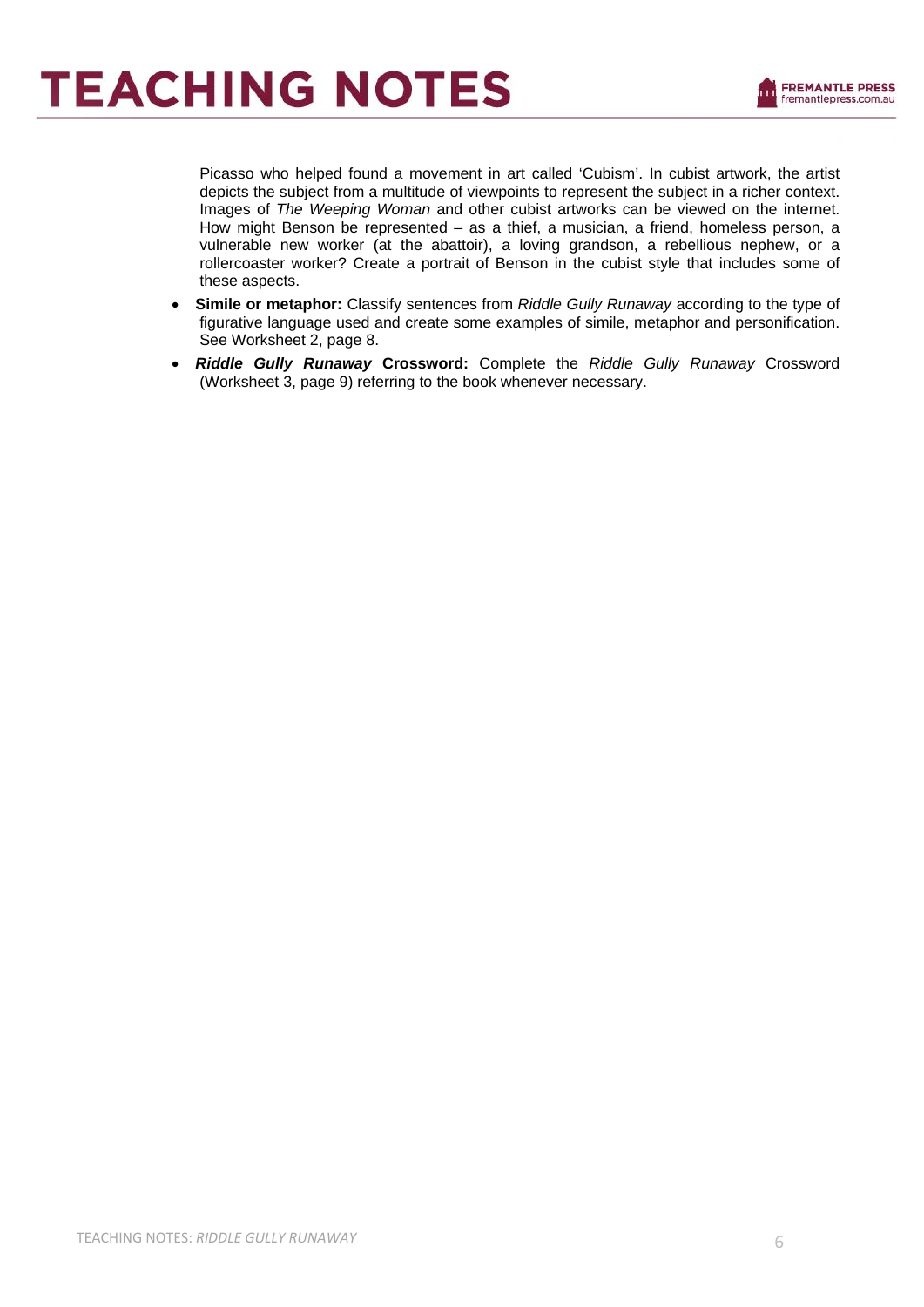# WORKSHEET 1: VERB CHOICES

NAME:

Read the first chapter of *Riddle Gully Runaway*. Read the sentences below and write a verb in each space. List the verbs in the 'My Verbs' column. Find the sentences in the book and list the verbs Banyard uses in the 'Banyard's Verbs' column. Compare the verb choices and underline the ones you think express greater precision of meaning or which paint a more interesting picture.

| 1. | the crest. $(p. 6)$ | He could hear each cog __________________________ into place, hauling them slowly upward to                        |
|----|---------------------|--------------------------------------------------------------------------------------------------------------------|
| 2. |                     |                                                                                                                    |
| 3. |                     |                                                                                                                    |
| 4. |                     |                                                                                                                    |
| 5. |                     |                                                                                                                    |
| 6. |                     |                                                                                                                    |
| 7. |                     | Will stood on the pathway, swaying, with the crowd at the Riddle Gully annual fair<br>around him and Pollo. (p. 9) |
| 8. | Pollo               | $\frac{1}{2}$ a hand to her mouth. (p. 10)                                                                         |

MY VERBS BANYARD'S VERBS

| 1. |  |
|----|--|
| 2. |  |
| 3. |  |
| 4. |  |
| 5. |  |
| 6. |  |
| 7. |  |
| 8. |  |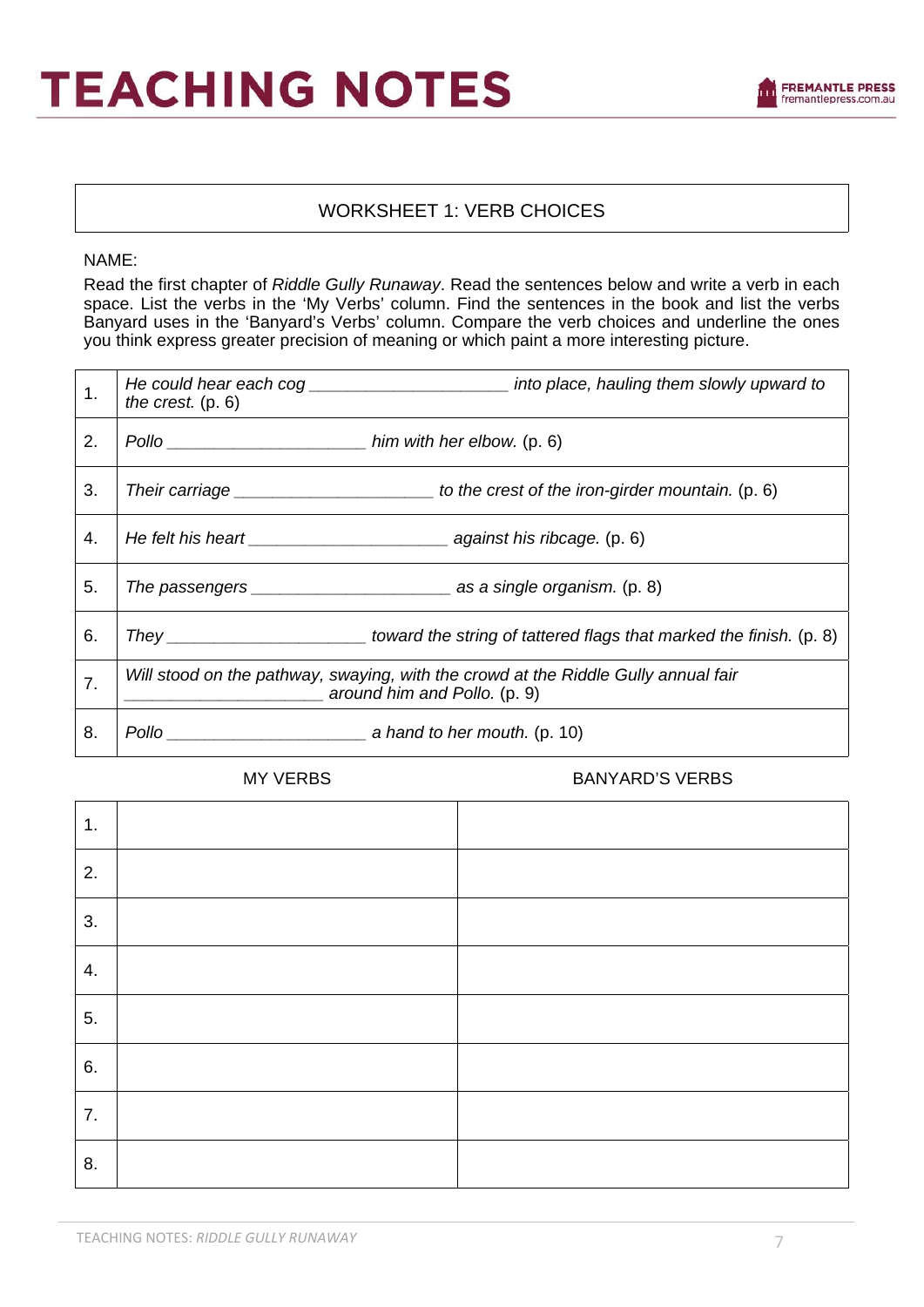

# WORKSHEET 2: SIMILE OR METAPHOR

# NAME:

Classify these sentences from *Riddle Gully Runaway* according to the type of figurative language used. Write S for simile (something having characteristics *like* something else) or M for metaphor (something *being* something else) next to each one and underline the important words. Circle the examples of personification. Create some examples of your own and share them with a partner.

| His knuckles, as they gripped the bar, looked like eight snow-capped mountain-tops. (p. 5)                                              |
|-----------------------------------------------------------------------------------------------------------------------------------------|
| Adults ran into old friends and sugar-loaded kids zimmed like flying beetles between their legs.<br>(p. 14)                             |
| Will turned back to Pollo whose eyes were now steely blades. (p. 20)                                                                    |
| And he'd seen them pecking the eyes from his fallen comrades on Aunty Giulia and Uncle<br>Pete's farm. (p. 26)                          |
| 'Hmmm  Heaven forbid that the truth be allowed to sit quietly and mind its own business.'<br>(p. 52)                                    |
| Mayor Bullock's laugh rasped like a shoe scuffing on pavement. (p. 75)                                                                  |
| [The swing] looked like a ghost-child was riding it. (p. 120)                                                                           |
| They headed up the access road lined with twisted, whispering eucalypts. (p. 121)                                                       |
| When they stepped outside, the sun had all but signed off for the day. (p. 128)                                                         |
| Will hastily shoved the phone into his backpack like it had suddenly sprouted fangs. (p. 130)                                           |
| For a flash, Pollo and Will saw his spotty figure sailing in the moonlight, and then  nothing.<br>(p. 140)                              |
| 'We'll stand out like emus in a chicken coop if they catch us there!' (p. 150)                                                          |
| [The] wind whipping off the black ocean was so cold it felt like a slap. (p. 160)                                                       |
| A dirty grey light was spilling over the playground $[]$ (p. 170)                                                                       |
| He smiled, feeling the return [] of a weary friend $-$ his old self, the person he wanted to be,<br>the person he knew he was. (p. 179) |
| <b>WRITE YOUR EXAMPLES HERE:</b>                                                                                                        |
|                                                                                                                                         |
|                                                                                                                                         |
|                                                                                                                                         |
|                                                                                                                                         |
|                                                                                                                                         |